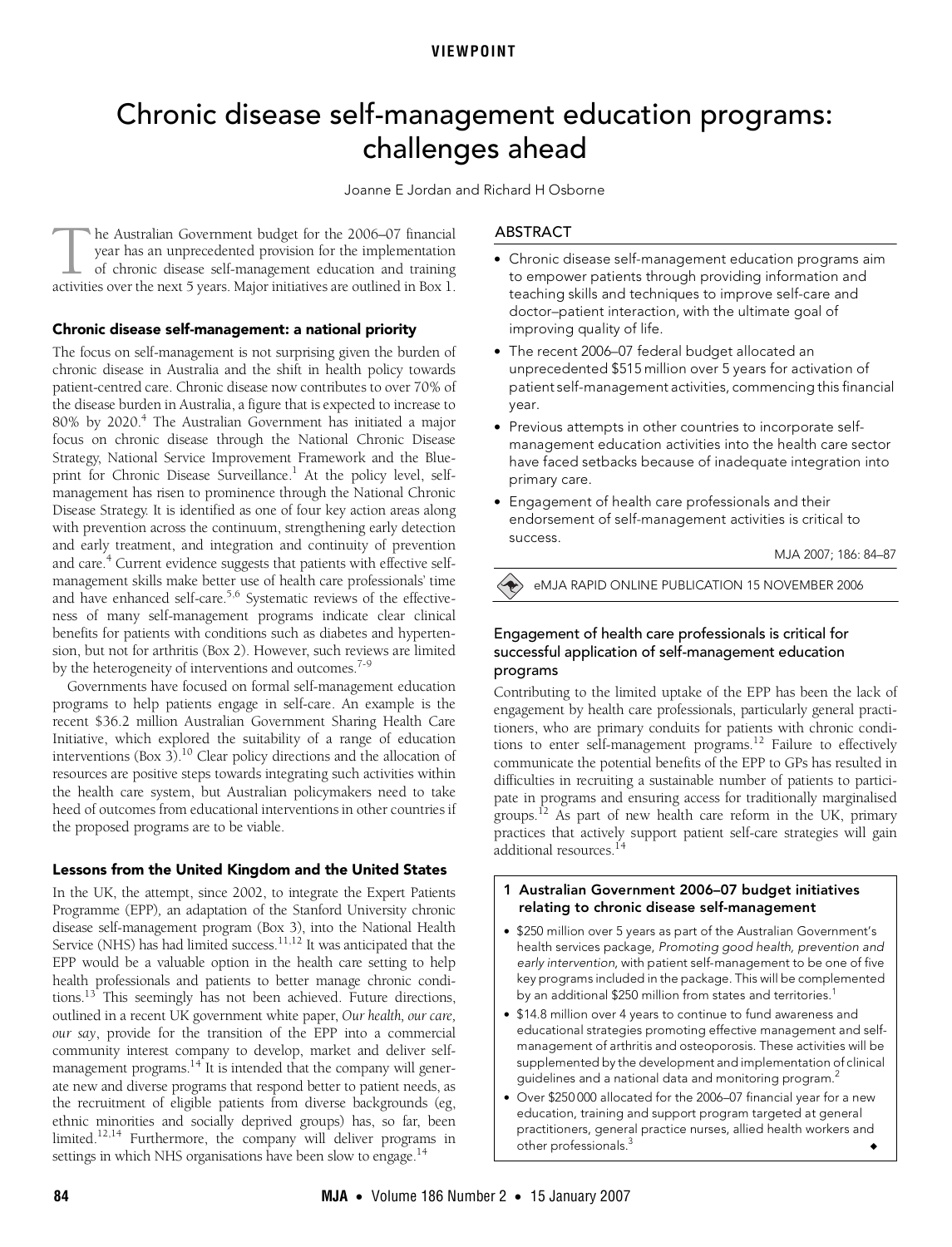# <span id="page-1-0"></span>**2 Major findings from meta-analyses of self-management interventions across chronic conditions**

| Condition/<br>outcome                           | No. of<br>studies,<br>reference | Pooled<br>effect size<br>(95% CI) | Interpretation                         |
|-------------------------------------------------|---------------------------------|-----------------------------------|----------------------------------------|
| <b>Diabetes</b>                                 |                                 |                                   |                                        |
| Glycated<br>haemoglobin<br>(HbA <sub>1c</sub> ) | $20^{7}$                        | $-0.36$ $(-0.52, -0.21)$          | Clinically<br>important<br>benefits    |
|                                                 | $13^{8}$                        | 0.45(0.17, 0.74)                  | Small to moderate<br>benefits          |
| Fasting blood<br>glucose level                  | $13^{7}$                        | $-0.28$ $(-0.47, -0.08)$          | Small effect                           |
|                                                 | $4^8$                           | $0.11 (-0.05, 0.28)$              | No effect                              |
| Weight                                          | $14^{7}$                        | $-0.04$ $(-0.16, 0.07)$           | No effect                              |
| Osteoarthritis                                  |                                 |                                   |                                        |
| Pain                                            | $14^{7}$                        | $-0.06$ $(-0.10, -0.02)$          | No effect                              |
| Function                                        | $12^{7}$                        | $-0.06$ $(-0.10, -0.02)$          | Small benefits                         |
| <b>Arthritis</b>                                |                                 |                                   |                                        |
| Pain                                            | $17^{9}$                        | $0.12$ (0.00, 0.24)               | No effect                              |
|                                                 | $16^{8}$                        | $0.12$ (0.00, 0.24)               | No effect                              |
| Disability                                      | $17^{9}$                        | $0.07$ (0.00, 0.15)               | No effect                              |
|                                                 | $12^{8}$                        | $0.07$ (0.00, 0.15)               | No effect                              |
| Hypertension                                    |                                 |                                   |                                        |
| Systolic<br>blood<br>pressure                   | $13^{7}$                        | $-0.39$ $(-0.51, -0.28)$          | Clinically<br>significant<br>reduction |
|                                                 | $7^{8}$                         | 0.20(0.01, 0.39)                  | Small to moderate<br>benefit           |
| Diastolic<br>blood<br>pressure                  | $13^{7}$                        | $-0.51$ $(-0.73, -0.30)$          | Clinically<br>significant<br>reduction |
|                                                 | $8^8$                           | $0.10 (-0.06, 0.26)$              | No effect                              |

Barriers to engagement by health care professionals include uncertainty of the benefits of self-management programs and limited local evidence on the impact of such programs on patients' self-care abilities[.12](#page-3-10) This information appears to be necessary to convince both patients and professionals of the worth of the program. Similar difficulties have been documented in the US private health care sector, where incorporation of self-management programs within Kaiser Permanente (a health maintenance organisation) met with resistance from health care professionals because the scope and purpose were not well understood[.15](#page-3-14)

# Social marketing strategies alone do not work

Another factor that has limited the reach of self-help programs is the low profile of self-management within the broader community. Reliance on social marketing alone to raise awareness and encourage patient self-referral to programs is labour-intensive and time-consuming and does not sufficiently engage marginalised sectors of the community[.12](#page-3-10) This has led to concerns that self-management activities are increasing social inequities, as people with limited education and low economic resources are not being reached.<sup>16</sup>

## <span id="page-1-1"></span>**3 Chronic disease self-management education programs used in the Australian Government's Sharing Health Care Initiative[10](#page-3-6)**

#### Stanford University chronic disease self-management program

- **•** Six-week (2.5 hours per week) generic program
- **•** Courses led by trained lay leaders and health care professionals
- **•** Group-based format
- **•** Content includes how to manage pain and fatigue; understanding medication use; managing anger, fear and frustration; solving health-related problems; and better communication with doctors

## Stages of Change model

**•** Enables patients' perceptions and goals to be formally included as part of care planning process

## Telephone coaching

- **•** Uses motivational interviewing techniques
- **•** Encourages adherence to treatment, negative affect management, improved self-confidence and consolidated social support

#### <span id="page-1-2"></span>**4 Examples of self-management education interventions**

|            | Type of intervention                           | Examples                                                                   |
|------------|------------------------------------------------|----------------------------------------------------------------------------|
| Individual | Face-to-face<br>consultation                   | Flinders University model of<br>clinician-administered<br>support          |
|            | Telephone coaching                             | Coaching patients On<br>Achieving Cardiovascular<br>Health (COACH) program |
|            | Internet individual<br>course                  | New South Wales Arthritis<br>Foundation course                             |
|            | Internet group course                          | UK National Health Service's<br><b>Expert Patients Programme</b><br>online |
|            |                                                | Group: ongoing cycle Rehabilitation programs                               |
|            | Group: formal/<br>structured                   | Stanford University program                                                |
|            | Written information                            | Non-government<br>organisation publications                                |
| Population | Television/<br>multimedia, social<br>marketing | Back pain beliefs campaign;<br>Quit anti-smoking campaign                  |

# Limitations of generic chronic disease self-management programs

In the UK and the US, where attempts have been made to widely implement self-management education programs, the Stanford program has been used.<sup>12,15</sup> However, trials have not provided convincing evidence of the generalisability of the program, given that men and ethnic groups are greatly under-represented in most studies.<sup>[9](#page-3-5)[,17](#page-3-16)</sup> In terms of the latter, such issues are beginning to be addressed through cultural adaptation of the program.<sup>18</sup> However, as evidenced by the EPP, reliance on one type of program clearly has limitations and fails to utilise other available interventions [\(Box 4](#page-1-2)). Evaluation of the Australian Sharing Health Care Initiative has shown that educational interventions with the greatest health impact are those with a flexible approach to both delivery and program content.<sup>10</sup>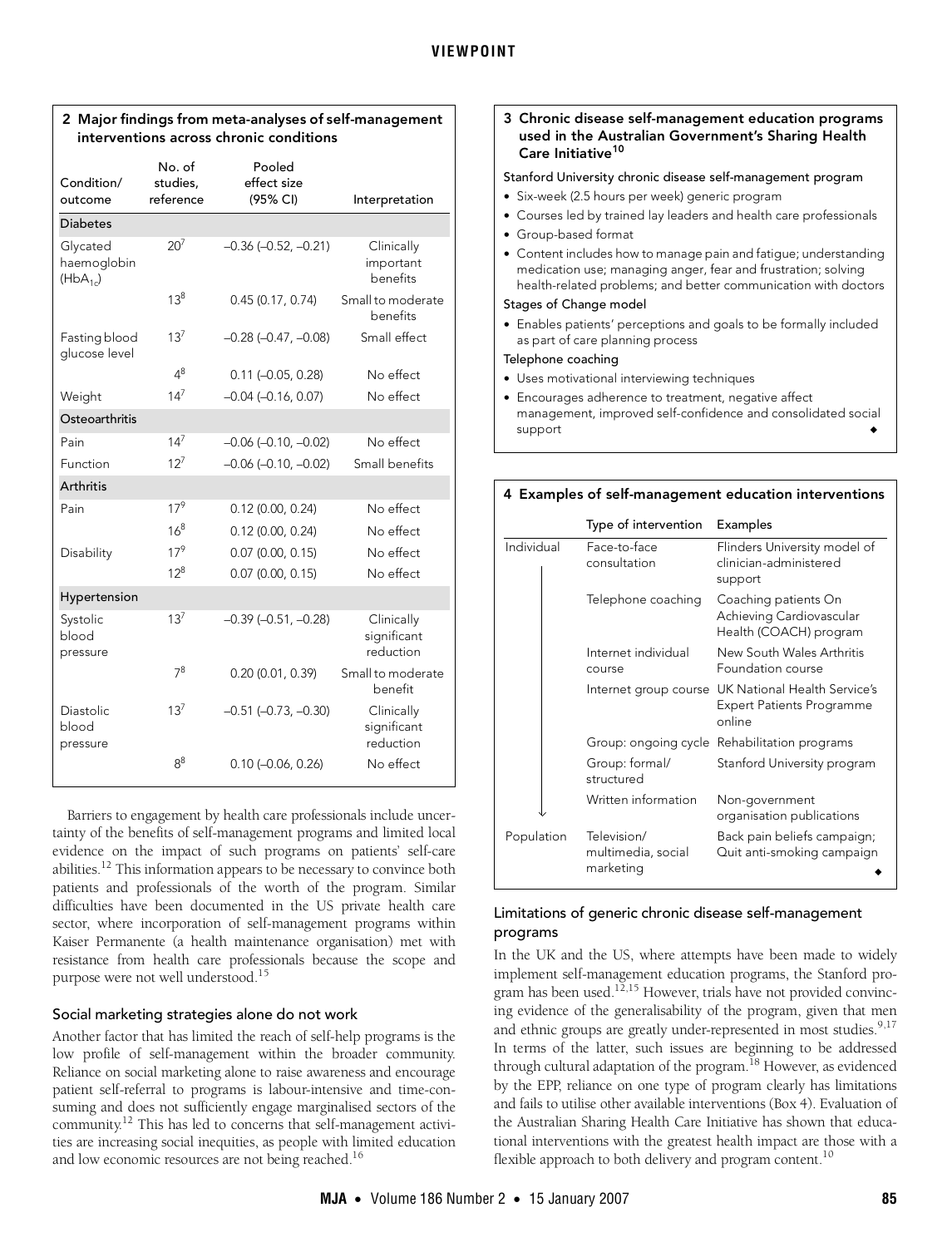#### <span id="page-2-0"></span>**5 Factors essential for advancing chronic disease selfmanagement education programs in Australia**

- **•** Effective training and information for general practitioners and other health care professionals that provide local and international evidence on the effectiveness of self-management programs across disease and care continuums
- **•** Provision of a suite of self-management education interventions that are flexible and cater for patient needs across the disease continuum
- **•** A robust standardised quality assurance and monitoring system to enhance confidence that programs delivered are achieving valuable outcomes for patients
- **•** Delivery of programs at the local level (rather than institutionally based) to encourage community ownership and enhance sustainability
- **•** Standardised referral processes across health and community settings to improve coordination and access to programs

## **Chronic disease self-management education programs in Australia — the way forward**

The current national policy focus and resource allocation towards chronic disease prevention and management provide a unique opportunity for real advancement in Australian public health. Selfmanagement education programs are a vehicle for helping patients develop skills and techniques to enhance self-care of their chronic conditions. Based on what we have learnt from international experience, success will be dependent on several factors [\(Box 5](#page-2-0)). Engagement of and endorsement by health care professionals will be critical to ensuring that there are sufficient numbers of people who have the capacity to attend and sustain programs and benefit from them.

## <span id="page-2-1"></span>**6 Key indicators of quality of self-management education programs derived from the Health Education Impact Questionnaire[20](#page-3-13)**

- **•** Positive and active engagement in life
- **•** Health-directed behaviour
- **•** Skill and technique acquisition
- **•** Constructive attitudes and approaches
- **•** Self-monitoring and insight
- **•** Health service navigation
- **•** Social integration and support
- **•** Emotional wellbeing ◆

Such factors need to be addressed using a systematic approach across the health care system to improve coordination of care for patients with chronic conditions. The existing division of responsibilities and funding arrangements between federal and state governments promotes a demand-driven, "fee-for-service" health care system that fails to support the multidisciplinary approach needed for effective chronic disease care.

The Council of Australian Governments' health services package has prioritised the enhancement of federal and state government primary care programs and services to reduce inefficiencies.<sup>[1](#page-3-1)</sup> However, the diversity of organisations and health care professionals involved in providing programs and services across states and territories requires a localised rather than a uniform approach to enhance service coordination.

Models such as Primary Care Partnerships, as adopted in Victoria, have facilitated the formation of alliances among health care agencies and professionals in both metropolitan and regional settings. These

<span id="page-2-2"></span>